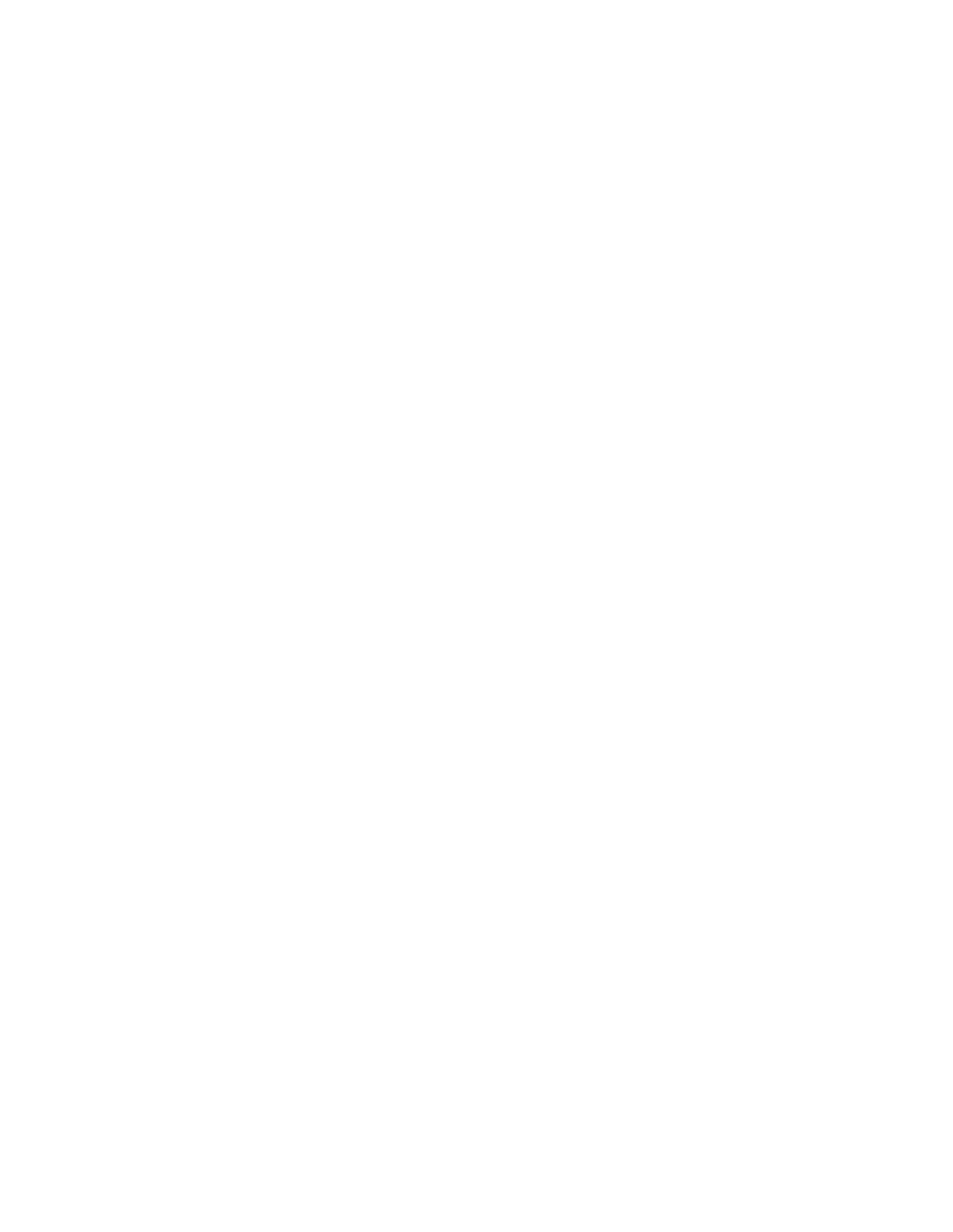



# **Roofing Material**

■ Asphalt Shingles Cedar, Pine Shakes/Shingles ■ Metal Roofing  $\Box$  Other (specify)  $\Box$ 

# **Roofing Sheathing**

| □ Min. 3/8" OSB or plywood              |
|-----------------------------------------|
| NOTE: OSB or plywood less than 1/2"     |
| requires H clips and bridge blocking    |
| $\Box$ 1/ <sub>2</sub> " OSB or plywood |
| $\Box$ Other (specify)                  |

#### **Roof Framing**

**D** Pre-manufactured Engineered **Truss**  $\Box$  Stick Build Rafters (provide details)

#### **Exterior Finish**

- **D** Vinyl Siding
- $\Box$  Stucco
- $\Box$  Metal Siding
- $\Box$  Other (specify)

# **Foundation**

■ 4" Slab with Thickened Edges  $\Box$  Strip footing & 4' frost wall

\_\_\_\_\_\_\_\_\_\_\_\_\_\_\_\_\_\_\_\_\_\_\_\_\_

#### **Interior Development**



### **Wall Sheathing**

 $\Box$  3/8" OSB  $\Box$  3/8" plywood  $\Box$  1/2" plywood  $\Box$  1/2" OSB  $\Box$  Other (specify):

#### **Wall Framing**

 $2 \times 4 \& 16"$  o.c.  $\Box$  2 x 4  $\omega$  24" o.c.  $2 \times 6$  @ 16/24" o.c.  $\Box$  Insulated walls and ceilings

#### **Garage Door Beam**

| Length:           |                   |  |
|-------------------|-------------------|--|
| Depth:            | # of Plys: $\_$   |  |
| $\Box$ Built Up   | $\Box$ Engineered |  |
| Garage Door Size: |                   |  |
|                   |                   |  |

#### **Please Note:**

Windows cannot be placed in a wall that is closer than 4 feet to a neighbour's property.

If the roof framing members transfer roof loading to the overhead garage door beam, please specify the size of the garage door beam.

Garage door beams without roof loading must be minimum size  $2 - 2x$ 12 c/w a minimum of 3" bearing

Maximum size of detached garage on a slab thickening foundation is 110 sq. m. with truss span not exceeding 85m. Oversized garage will require review and approval by a Safety Codes Officer.

Walls to be secured to slab with 2.5mm anchor bolts at 2.4m on center maximum.

Cannot build over an underground gas line.

#### **Direction of Trusses**

 $\Box$  Trusses parallel to overhead door opening

 $\Box$  Trusses perpendicular to overhead door opening

**Other Foundation (details,** engineering)